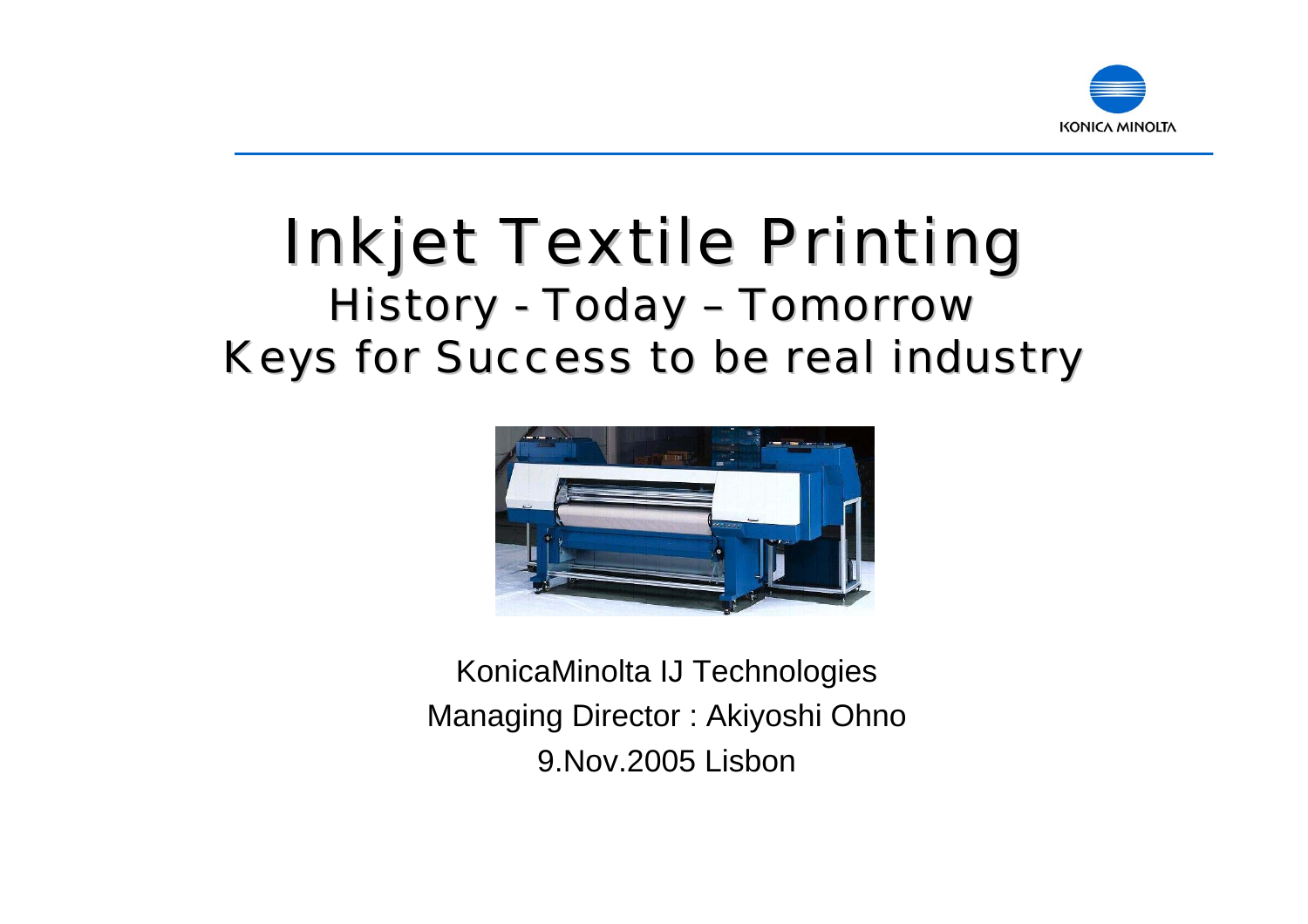

#### **1. IJ Textile Printer is finally taking off**

- 1. Market is cultivated by Entry Models
- 2. Players are increasing / Application is expanding
- 3. ITMA Quick Review

### **2. Now, Higher Productivity / Reliability is required**

- 1. Sophisticated Modification of Entry Models
- 2. Realistic Mid-range Machines
- 3. High-end Attempt

#### **3. Challenges / Keys for Success**

- 1. Consistency vs. Collaboration ( Patch work ? )
- 2. Confusion : Some hints to predict the next step
- 3. Real Industrial Aqueous Head

#### **4. KonicaMinolta's Position / Approach**

- 1. Commitment / Consistency
- 2. Reliability
- 3. Safety Conscious
- 4. Open Policy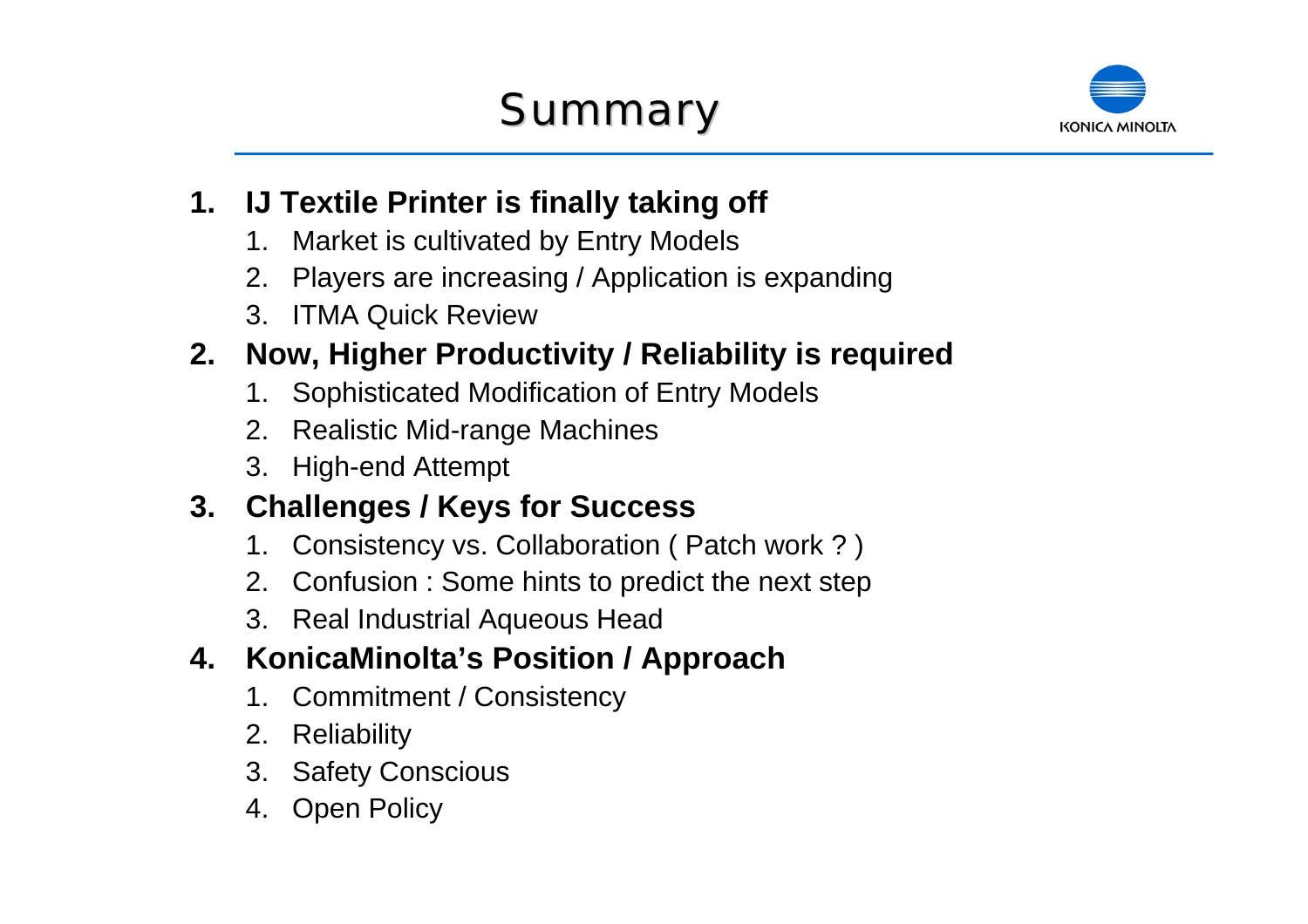## **History Overview**



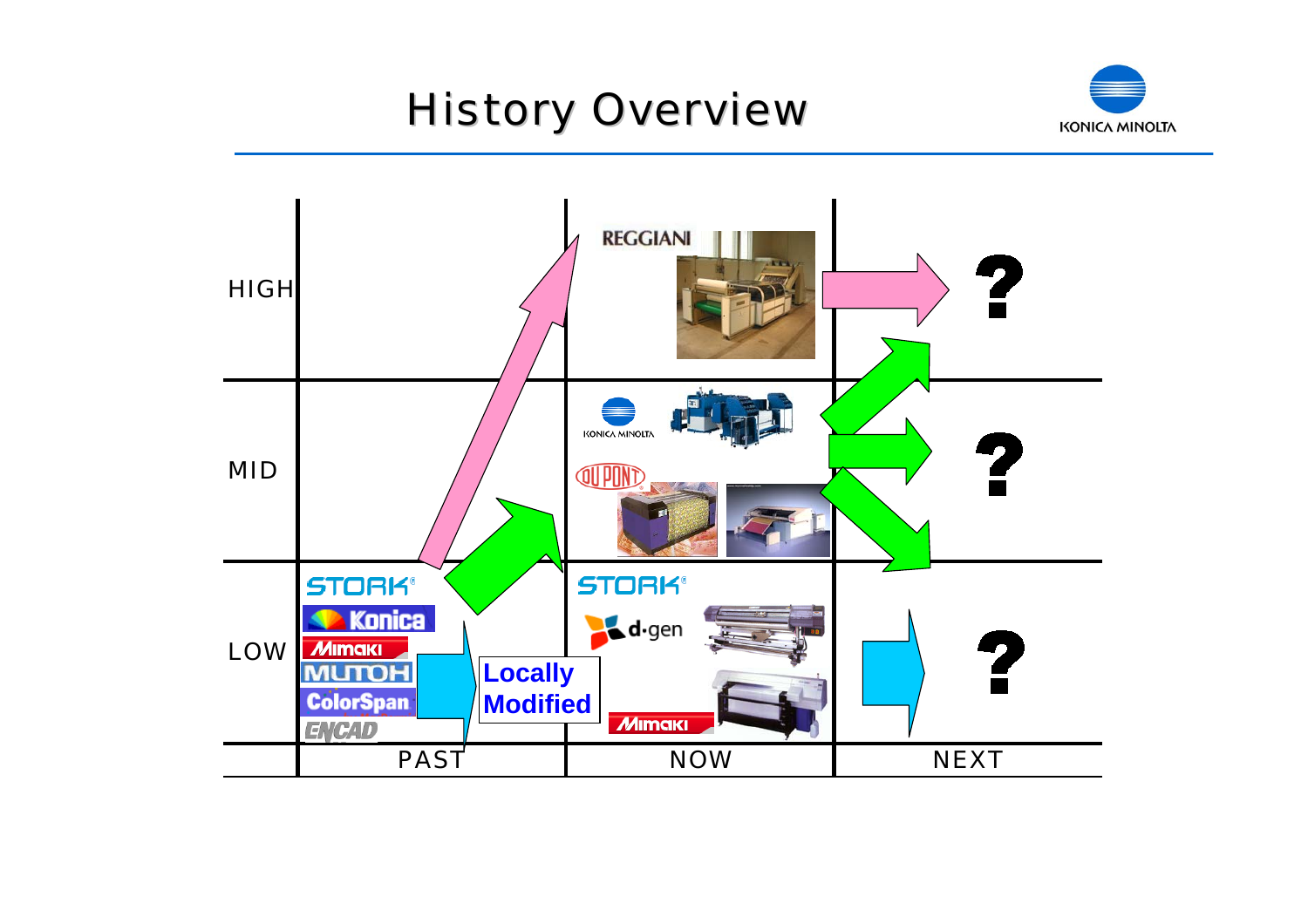## **History Review : Past**



- 1. Early Attempt : ENCAD / ColorSpan
	- 1. Limitation of Thermal Head (?)
	- 2. Too Early ?
	- 3. Too small return to cover the resource required ?
- 2. Past : MIMAKI as a "Market Cultivator"
	- 1. More than 1,500 units was shipped
	- 2. Most of them were modified by Partner / End User
	- 3. Opened Market for "Third Party Ink Suppliers"
	- 4. Opened Market for "Local Modification Provider"
	- 5. People learned "IJ Textile Printing Business"
- 3. Past (2) : MUTOH / Roland
	- 1. Similar Situation with MIMAKI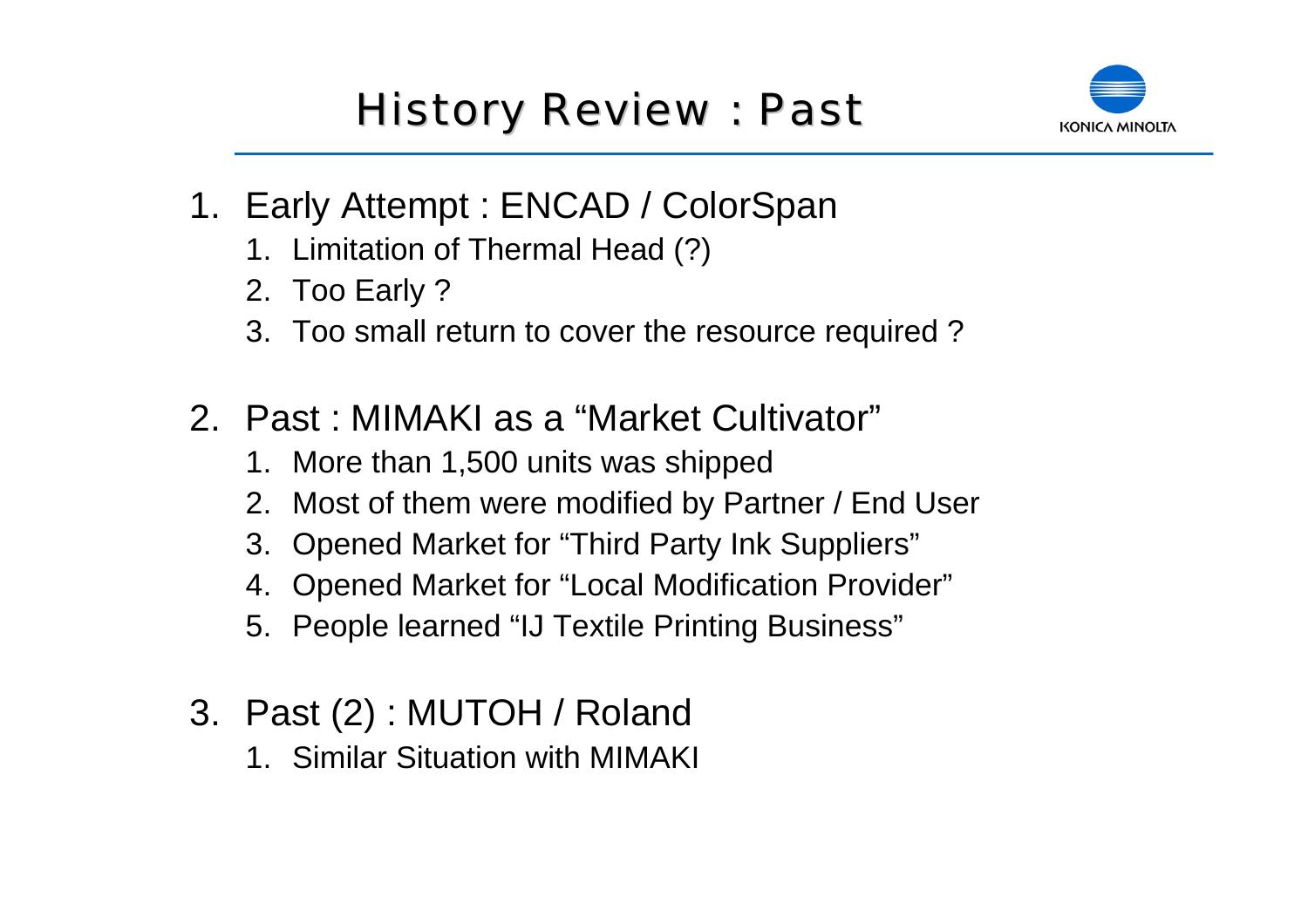## Positioning : Realistic Mid-range



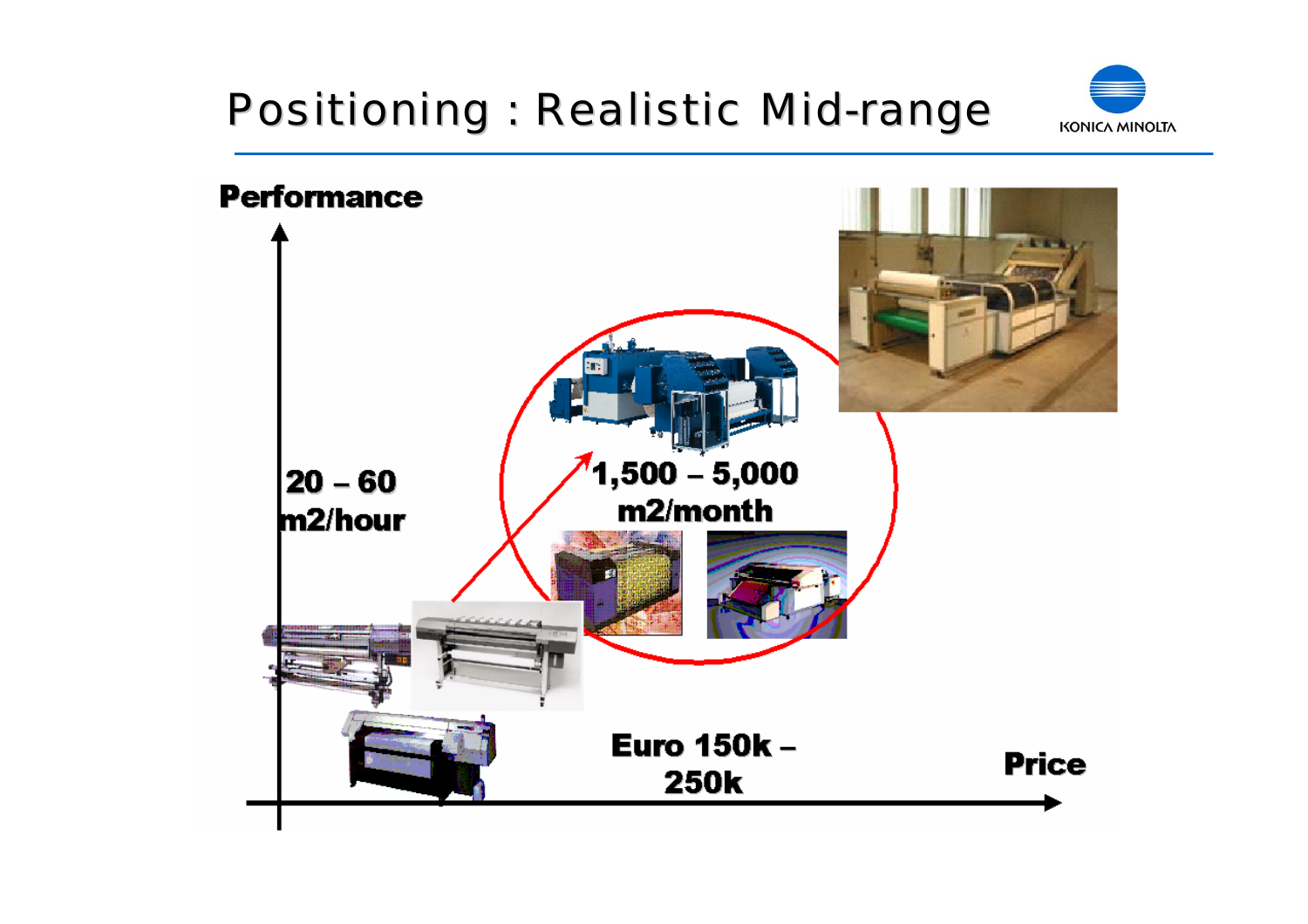

- 1. Low End ( Entry Models )
	- 1. MIMAKI ( Mutoh/Roland as well ) try to recover position
	- 2. STORK / D-Gen : Sophisticated Modification Providers
- 2. Realistic Mid-range : Most Asked
	- 1. DuPont "Artistri" : Ink Vendor Driven
	- 2. Robustelli "MonnaLisa" : Joint Effort Driven ( or EPSON )
	- 3. KonicaMinolta "TP-V" : IJ Technology Supplier Driven
- 3. High End
	- 1. REGGIANI "DReAM"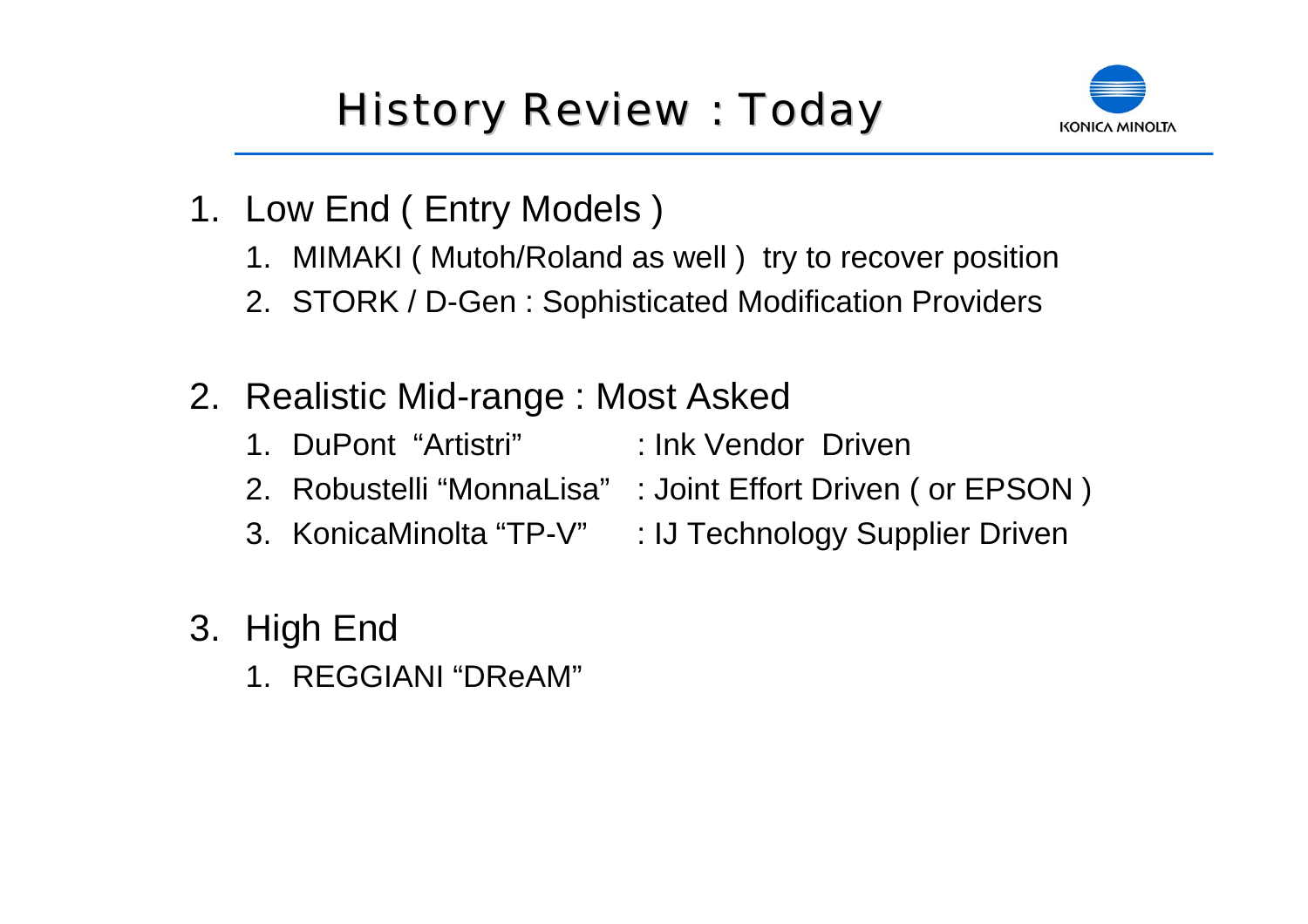## ITMA Asia : Quick Review



- Nothing Exciting
- $\bullet$  Honghua ( Hanzhou / China ) VEGA
	- Ricoh Head ( not confirmed )
	- DyStar Ink
- Mid / High range Machine Manufacturers : Quiet
	- REGGIANI : Video Exhibition
	- KonicaMinolta : Poster Exhibition
	- DuPont / Robustelli : Not Exist
- Still many MIMAKI / Roland / Mutoh modified Machines
	- D-Gen
	- STORK
	- Yuhan-Kimberly
	- A-Tex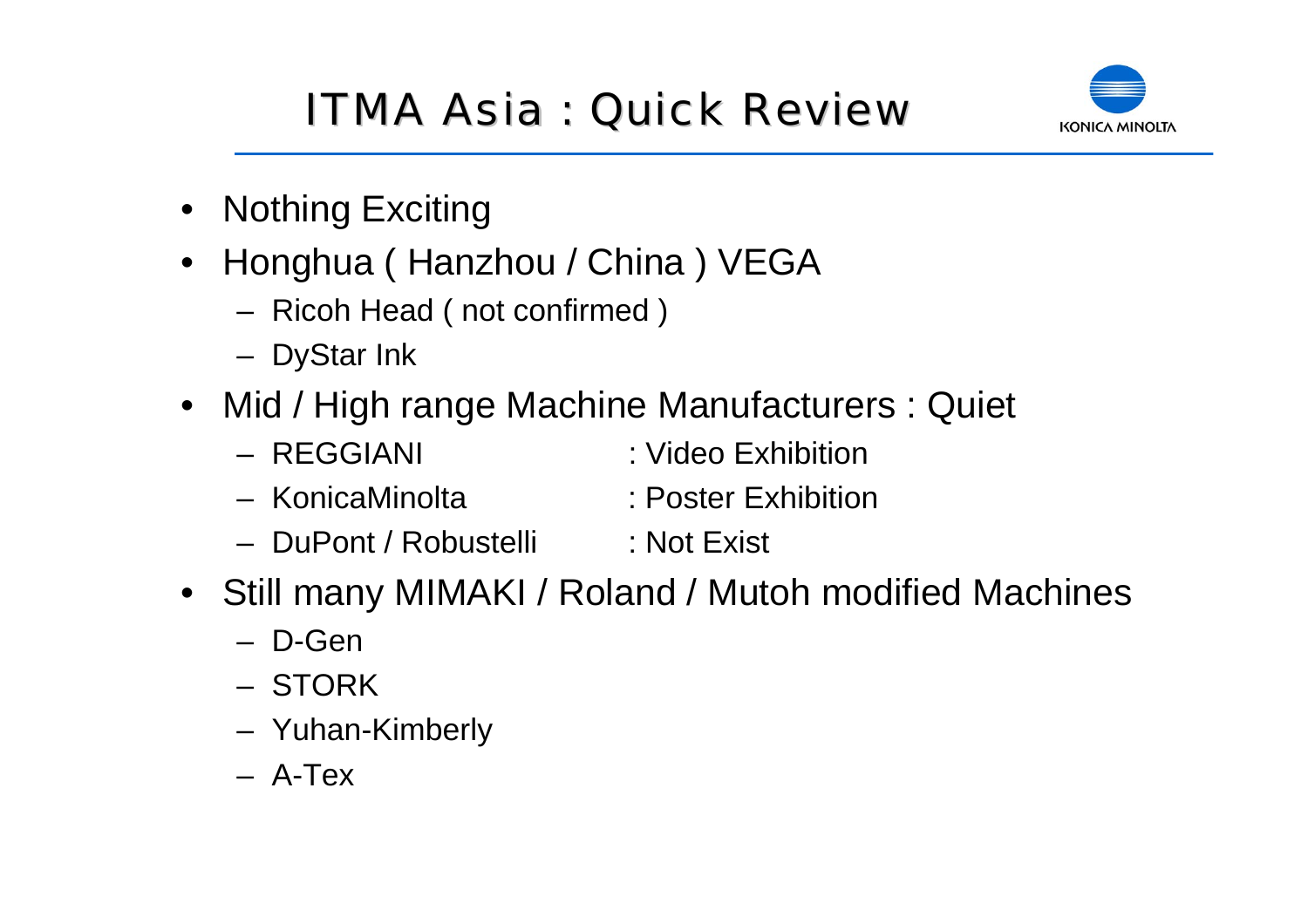

| <b>VENDOR</b>                 | <b>PRINTER</b>                | <b>HEAD</b>      | $\overline{\text{INK}}$ |                                                |
|-------------------------------|-------------------------------|------------------|-------------------------|------------------------------------------------|
| KONICA MINOLTA                | KONICA MINOLTA                | KONICA MINOLTA   | KONICA MINOLTA          | <b>OPEN POLICY</b><br>- Softwares<br>- Options |
| <b>Robstelli</b>              | <b>Robstelli</b>              | <b>EPSON</b>     | <b>EPSON</b>            |                                                |
| QU PUN                        | <b>ICHINOSE</b>               | SII <sup>o</sup> | <b>QU PON</b>           |                                                |
| <b>REGGIANI</b>               | <b>REGGIANI</b>               | scitex vision    | Ciba                    |                                                |
| <b>MIMAKI</b>                 | <b>MIMAKI</b>                 | <b>EPSON</b>     | (Original)<br>(Local)   |                                                |
| $\triangle$ d <sub>·gen</sub> | <b>Roland</b>                 | <b>EPSON</b>     | (Original)<br>(Local)   |                                                |
| <b>STORK®</b>                 | <b>MIMAKI</b><br><b>MUTOH</b> | <b>EPSON</b>     | <b>STORK®</b>           |                                                |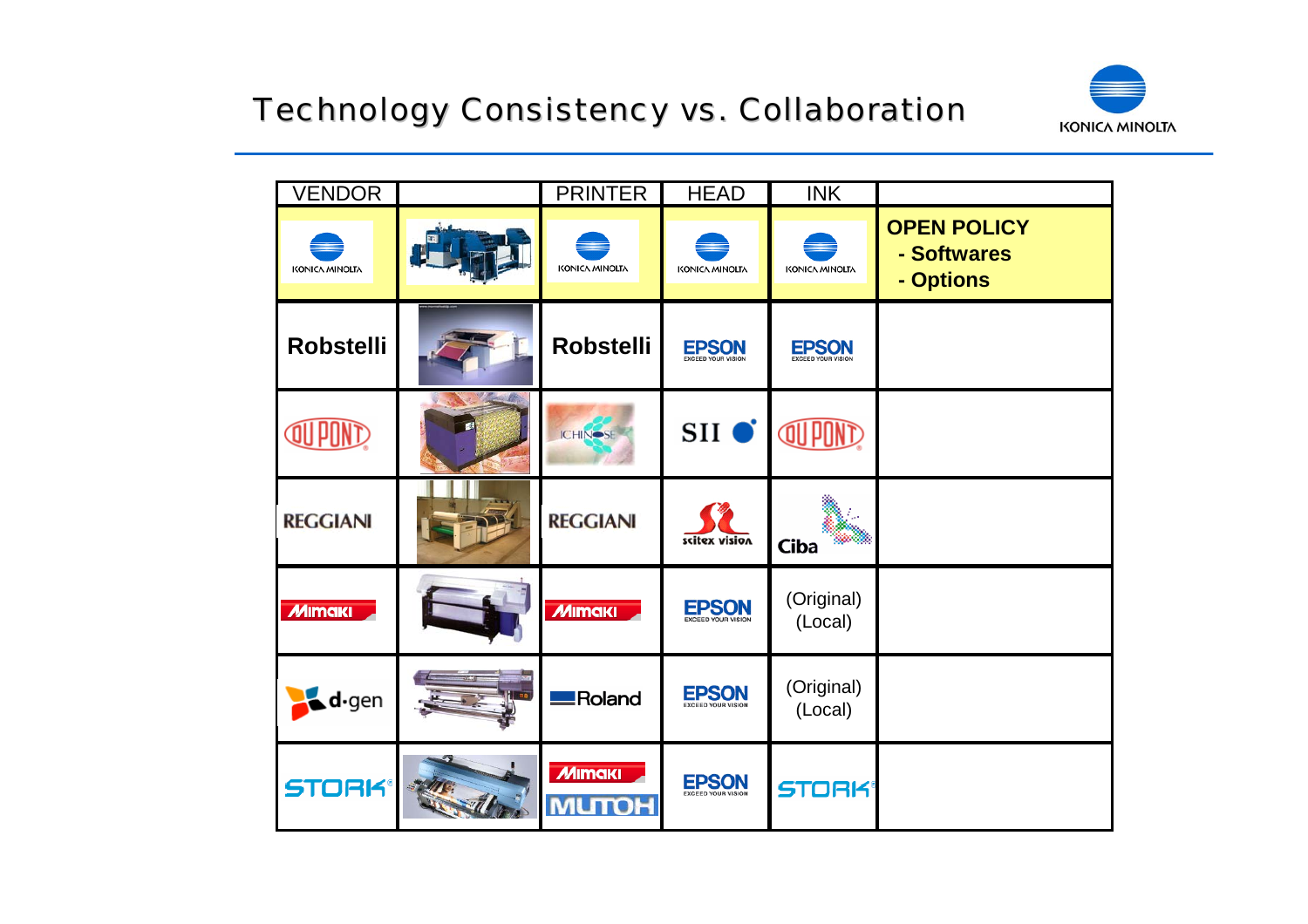

#### **1. Why Modified MIMAKI ( Roland/Mutoh ) so popular ?**

- 1. Because … They use Aqueous capable EPSON head
- 2. Because … They are ( have been ) generous for modification
- 3. Third Party Ink Vendors are happy. Market is activated
- 4. Is MIMAKI ( who invested R&D for the machine ) happy ?
- 5. Is EPSON ( who expects Ink Revenue ) happy about it ?

#### **2. Why EPSON Allied with Robustelli ?**

- 1. Because … EPSON wished to sell their ink more
- 2. Isn't it a competitive activity against EPSON head users ?
- 3. Is MIMAKI happy about it ?

#### **3. How could M/R/M keep motivation to develop the next model,**

- 1. if They could not get enough profit from their own ink ?
- 2. if Modification Providers offered better machines than their Original ?

#### **4. If M/R/M lose motivation, how can their Dependents survive ?**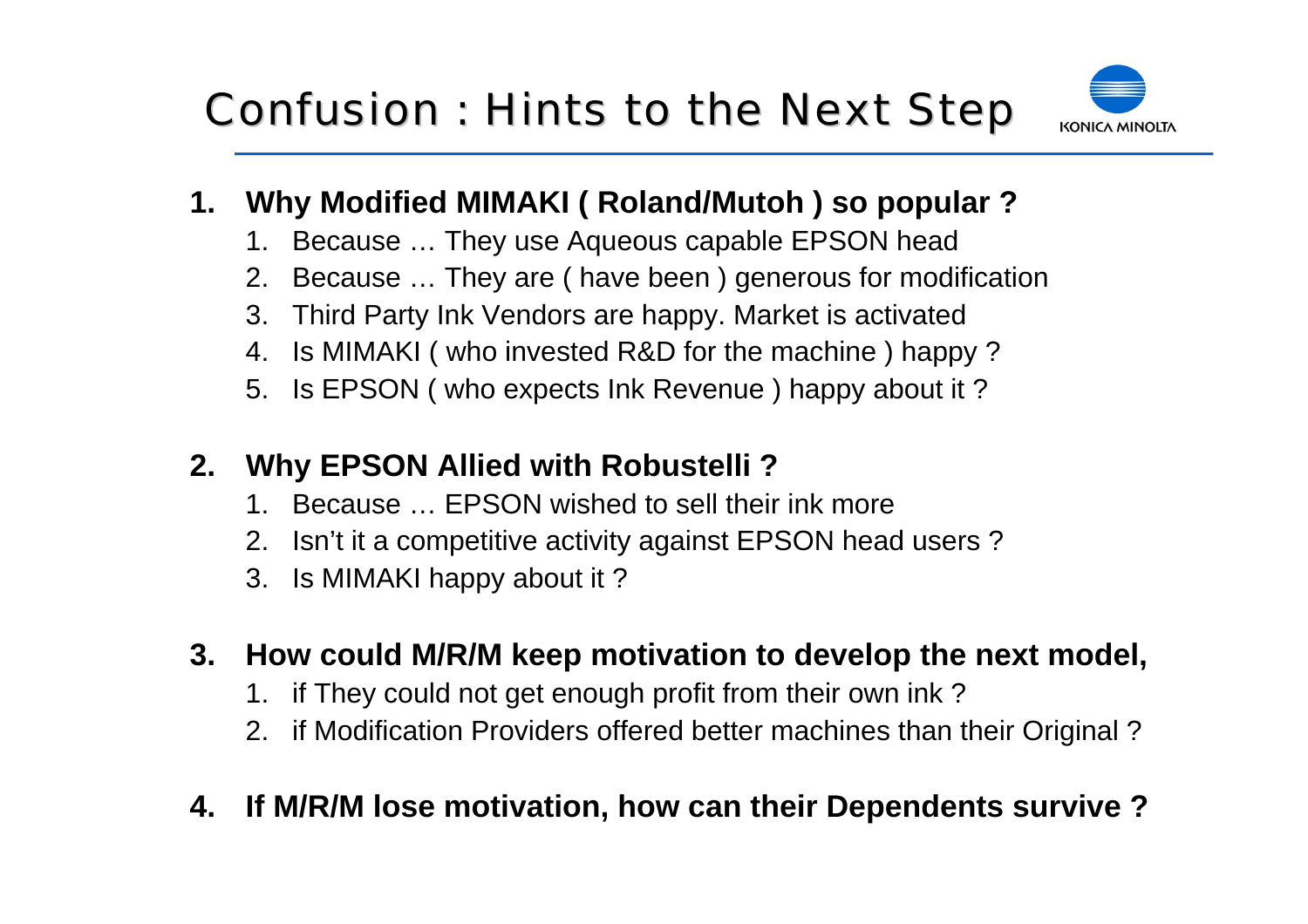

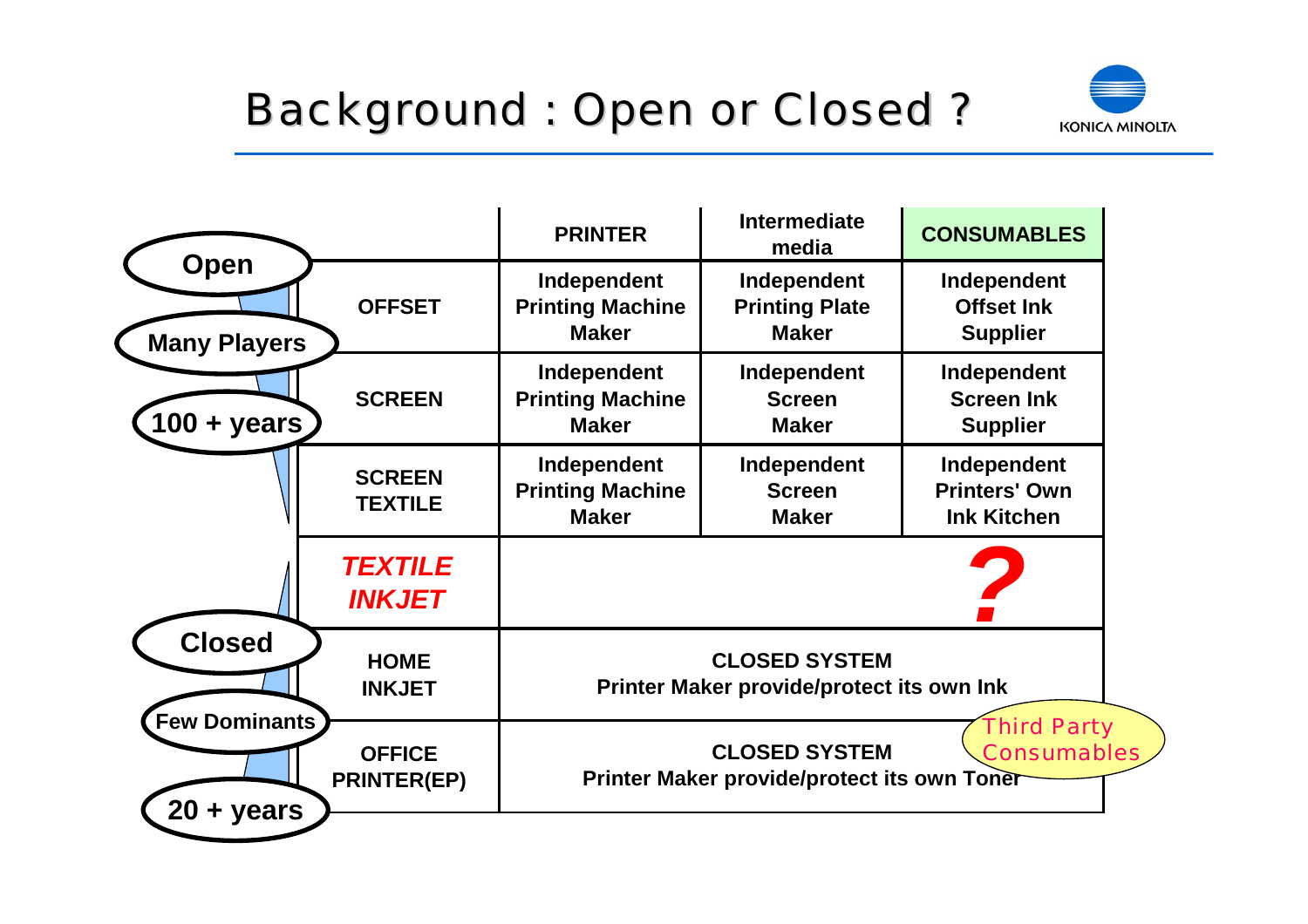

- • **More WFP Printer Manufacturers will join the market , at first with Flag/Banner (Soft Signage) Application and then …**
- $\bullet$ **In order to make "IJ Textile Printing" real industry …**
- 1. Let Head Vendors to develop "a real aqueous capable industrial IJ Head" and return them a due share ( Maybe "Ink Royalty" )
- 2. Let Printer Manufacturer(s) survive … otherwise, all Dependents have no chance to survive
- 3. Let Printer Manufacturer take Leadership
	- 1. IJ Head, Ink, Software, Options are important, however they are not more than "building blocks"
	- 2. IJ Printer Manufacturer, as a General Constructor, should be responsible for the total performance and should receive a due ( or biggest ) share to re-invest it for the next machine
- 4. Let Printer Manufacturer open its door for the technology partners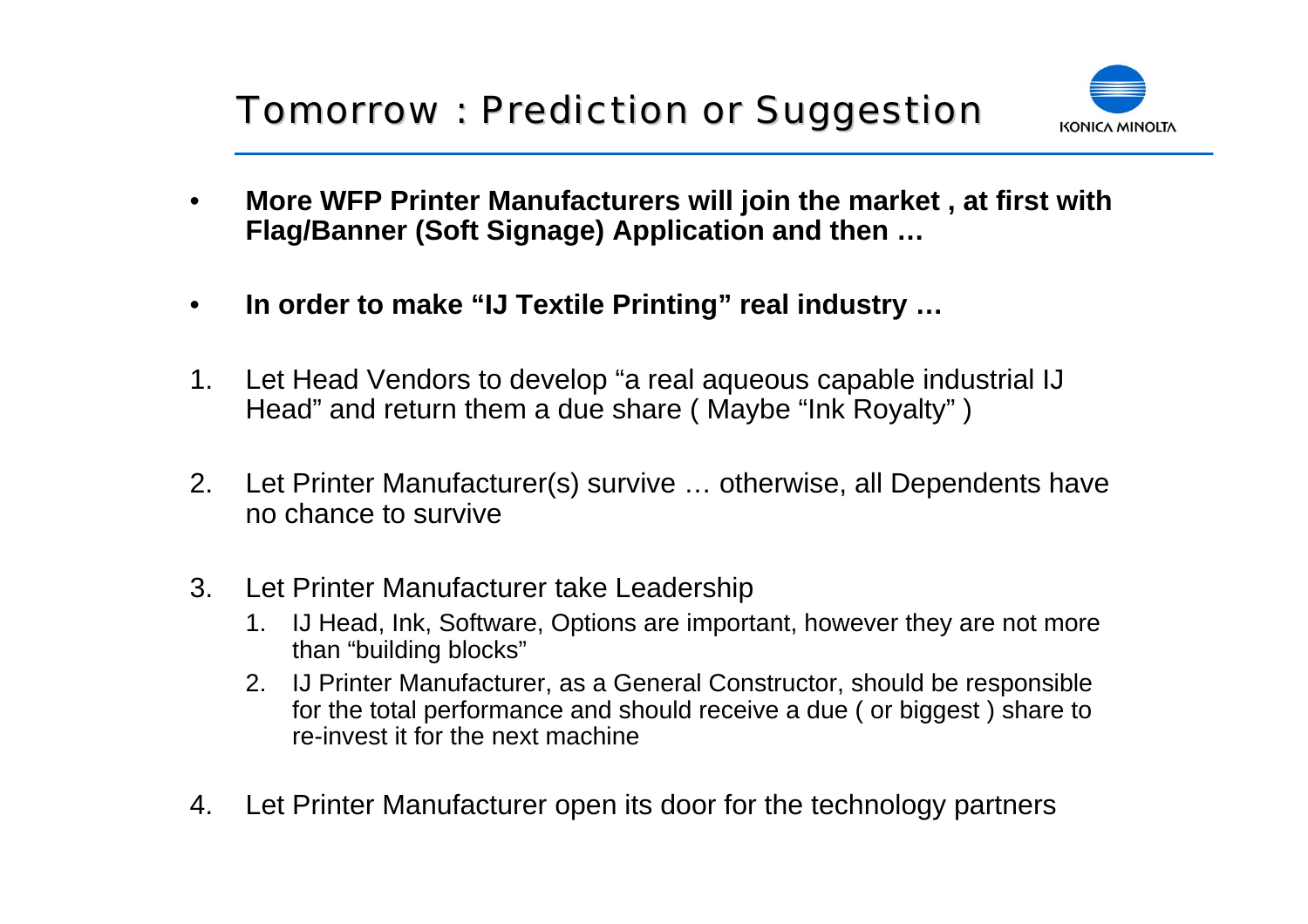### About KonicaMinolta's Printer











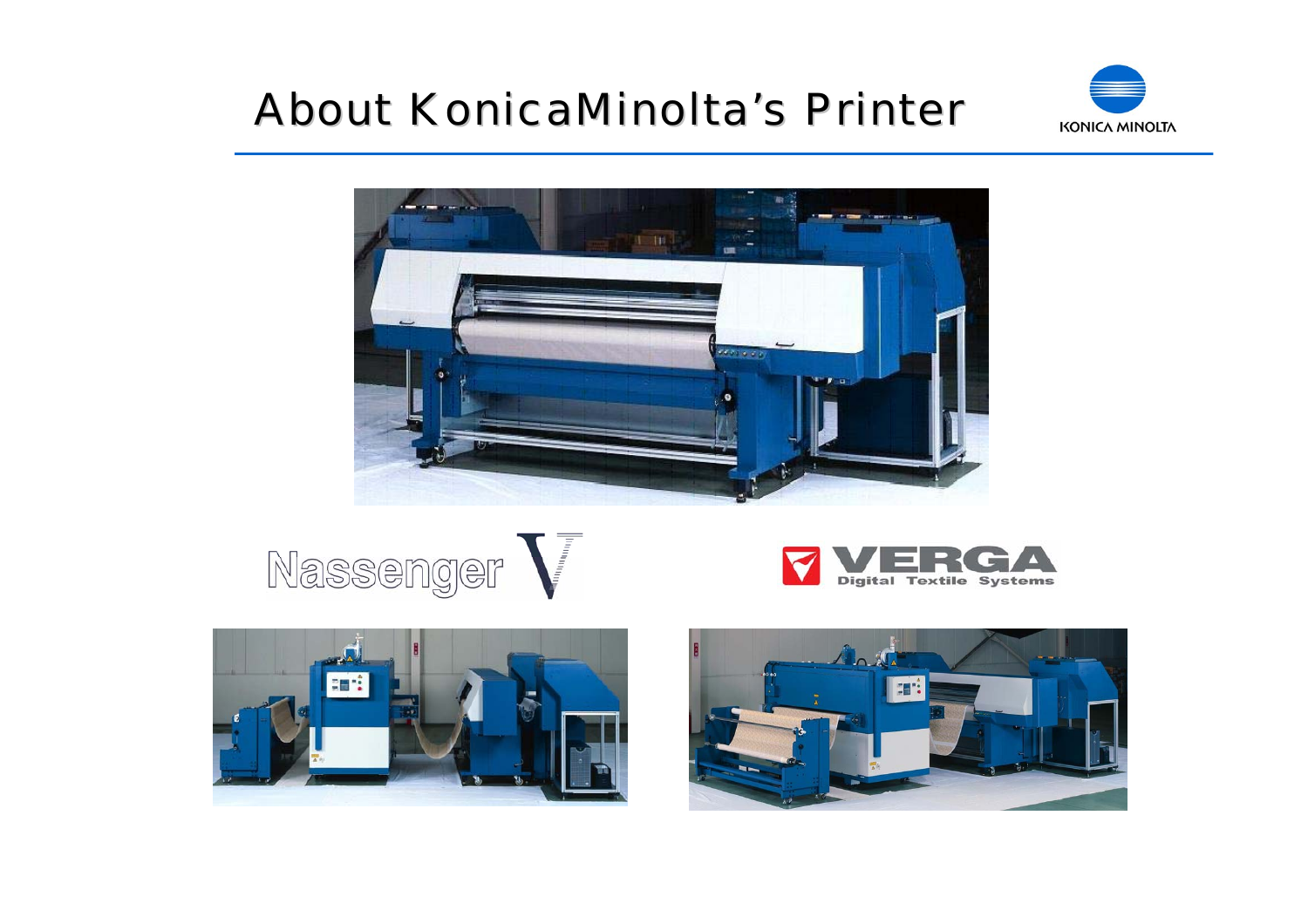

#### **1. Commitment / Consistent & Independent / Real Industrial**

- 1. Commit ourselves to the market and industry
- 2. Own technology : Aqueous Capable Head / Ink / …
- 3. Ink : Reactive / Disperse / Acid : YMCK + Spot Colors

#### **2. "Realistic" Mid-range = Reliability**

- 1. Ink Misfire detection
- 2. Belt Transport

### **3. Safety Conscious : Working Environment**

- 1. Ink Safety
- 2. No Solvent required to maintain Transport Belt sticky

### **4. Open Policy**

- 1. Options
- 2. Software
- 3. Ink ..
- 4. Geographic Market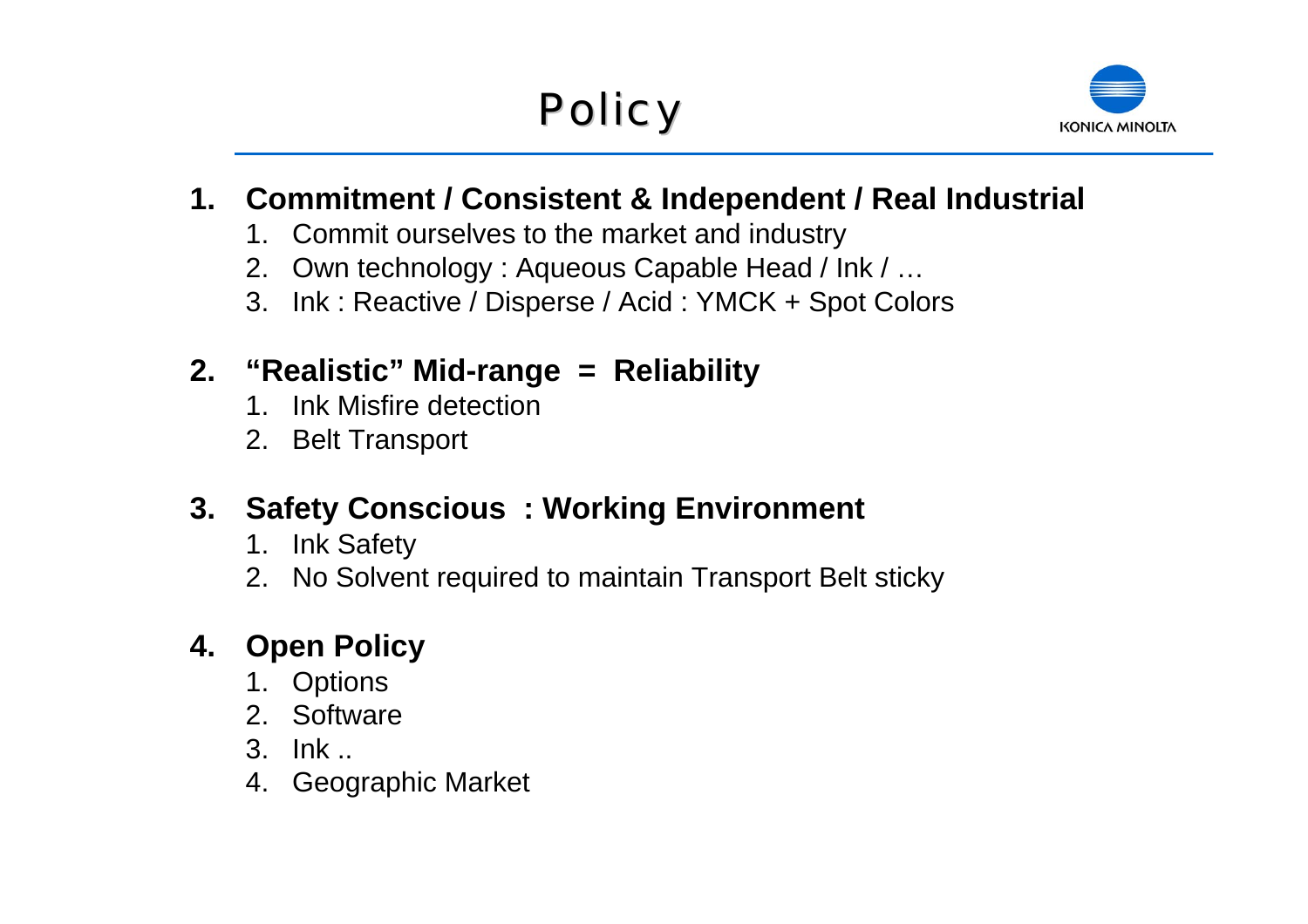## **High Tech & Reliability**





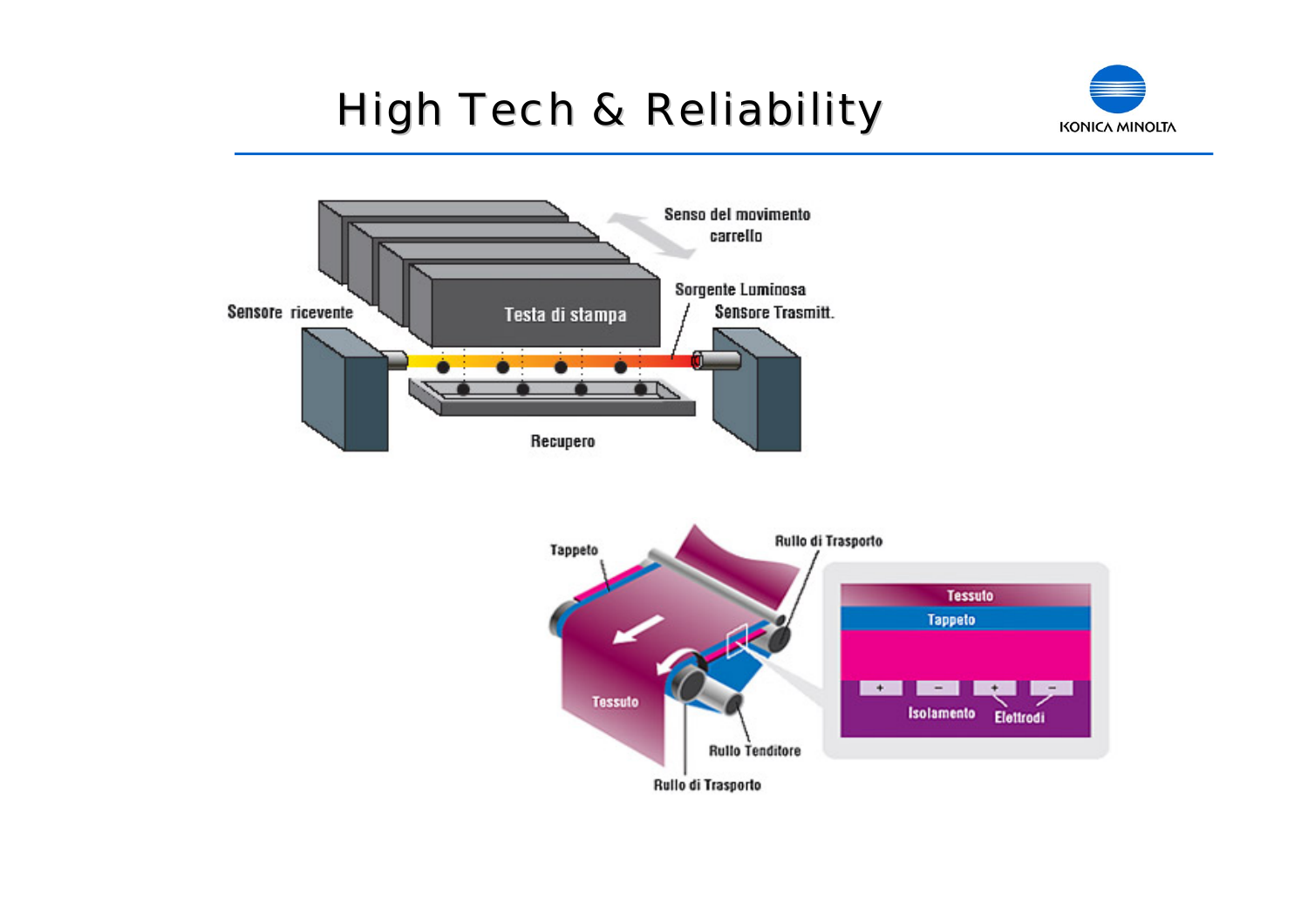## **Ink : High Performance & Safety**



|                                                                                              |                | Solidità Inchiostri |                |                         |
|----------------------------------------------------------------------------------------------|----------------|---------------------|----------------|-------------------------|
| <b>Dispersi</b>                                                                              |                |                     |                |                         |
| <b>Colore Testato</b>                                                                        | Giallo         | <b>Magenta</b>      | Cyan           | Nero                    |
| Luce                                                                                         | $70+$          | $70+$               | $70+$          | $70+$                   |
| Lavaggio                                                                                     | $4 - 5$        | 3                   | $\overline{4}$ | $4 - 5$                 |
| <b>Sudore</b>                                                                                | 5              | $4 - 5$             | $4 - 5$        | $4 - 5$                 |
|                                                                                              |                | $4 - 5$             | $4 - 5$        | $4 - 5$                 |
|                                                                                              | 5              |                     |                |                         |
|                                                                                              |                |                     |                |                         |
|                                                                                              | Giallo         | <b>Magenta</b>      | Cyan           | Nero                    |
|                                                                                              | $\overline{4}$ | $\overline{4}$      | 3              | $\overline{\mathbf{4}}$ |
|                                                                                              | $4 - 5$        | $4 - 5$             | $4 - 5$        | $4 - 5$                 |
| <b>Sfregamento</b><br>Reattivi<br><b>Colore Testato</b><br>Luce<br>Lavaggio<br><b>Sudore</b> | $4 - 5$        | $4 - 5$             | $4 - 5$        | $4 - 5$                 |



**N:Negative P:Positive**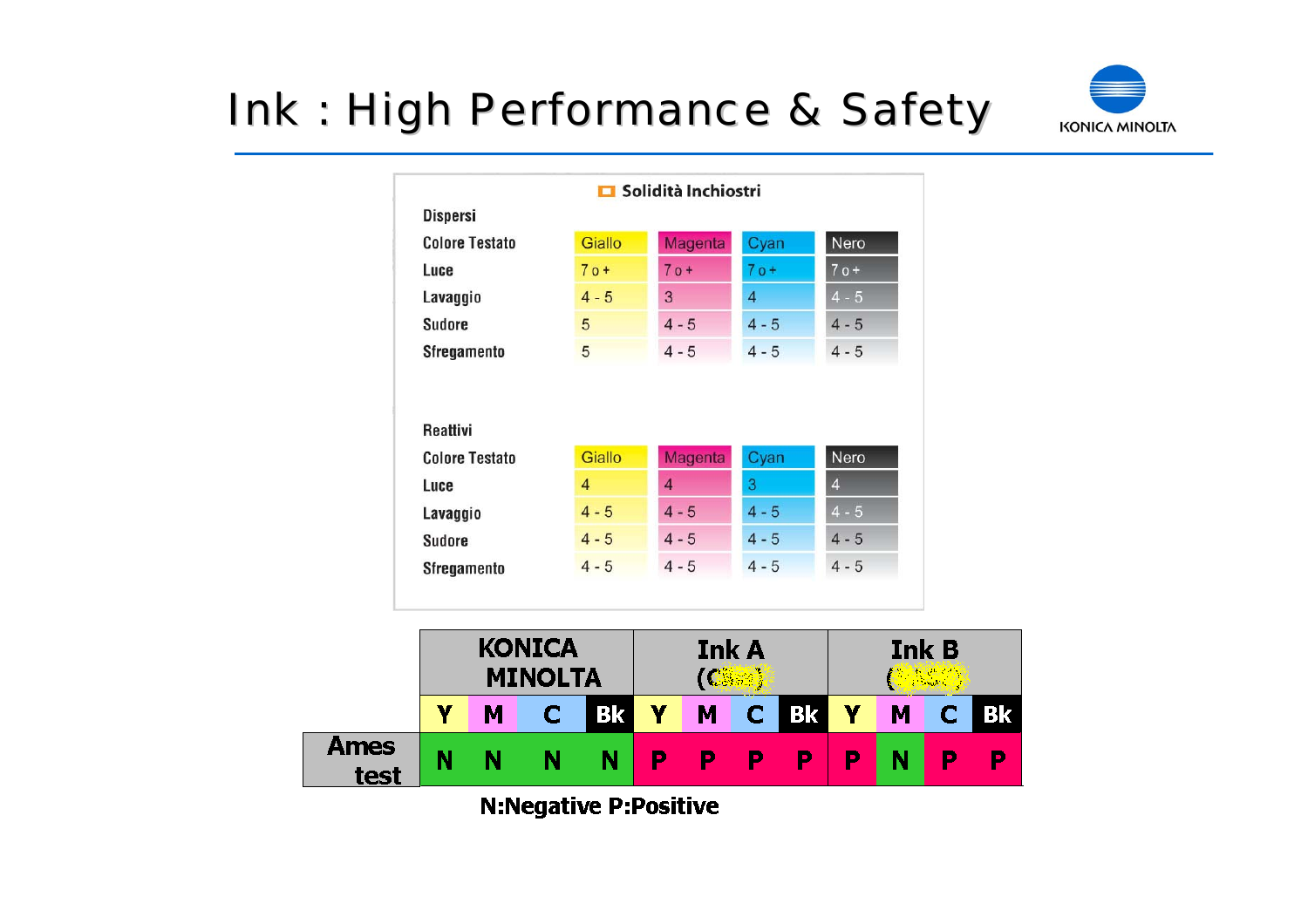# KonicaMinolta







- First, Consistency
- Then, Open Policy
	- Options
	- $\bullet$ **Software**
	- $\bullet$ Ink ..
	- Geographical Market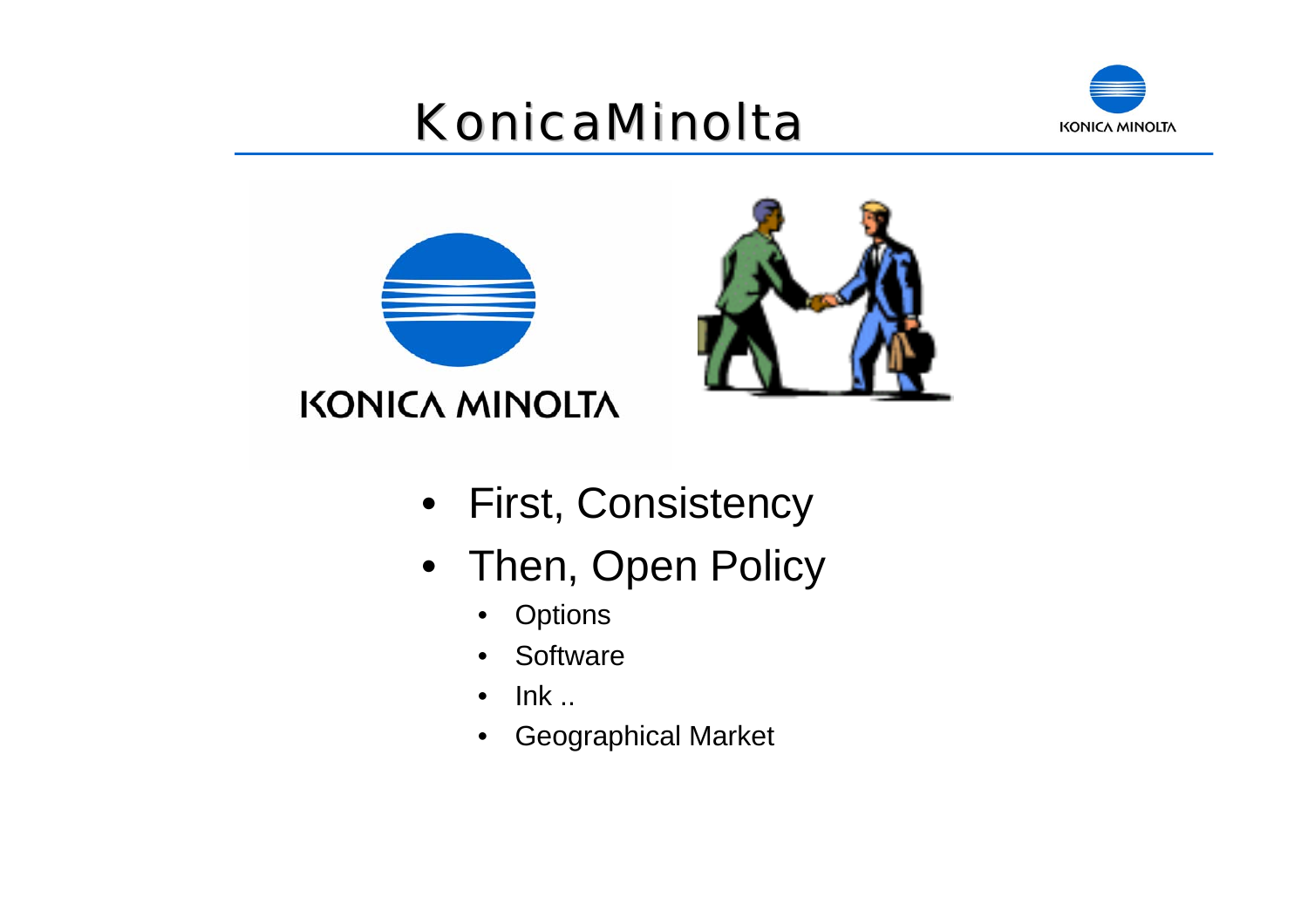### **IJ Head / Ink Update**



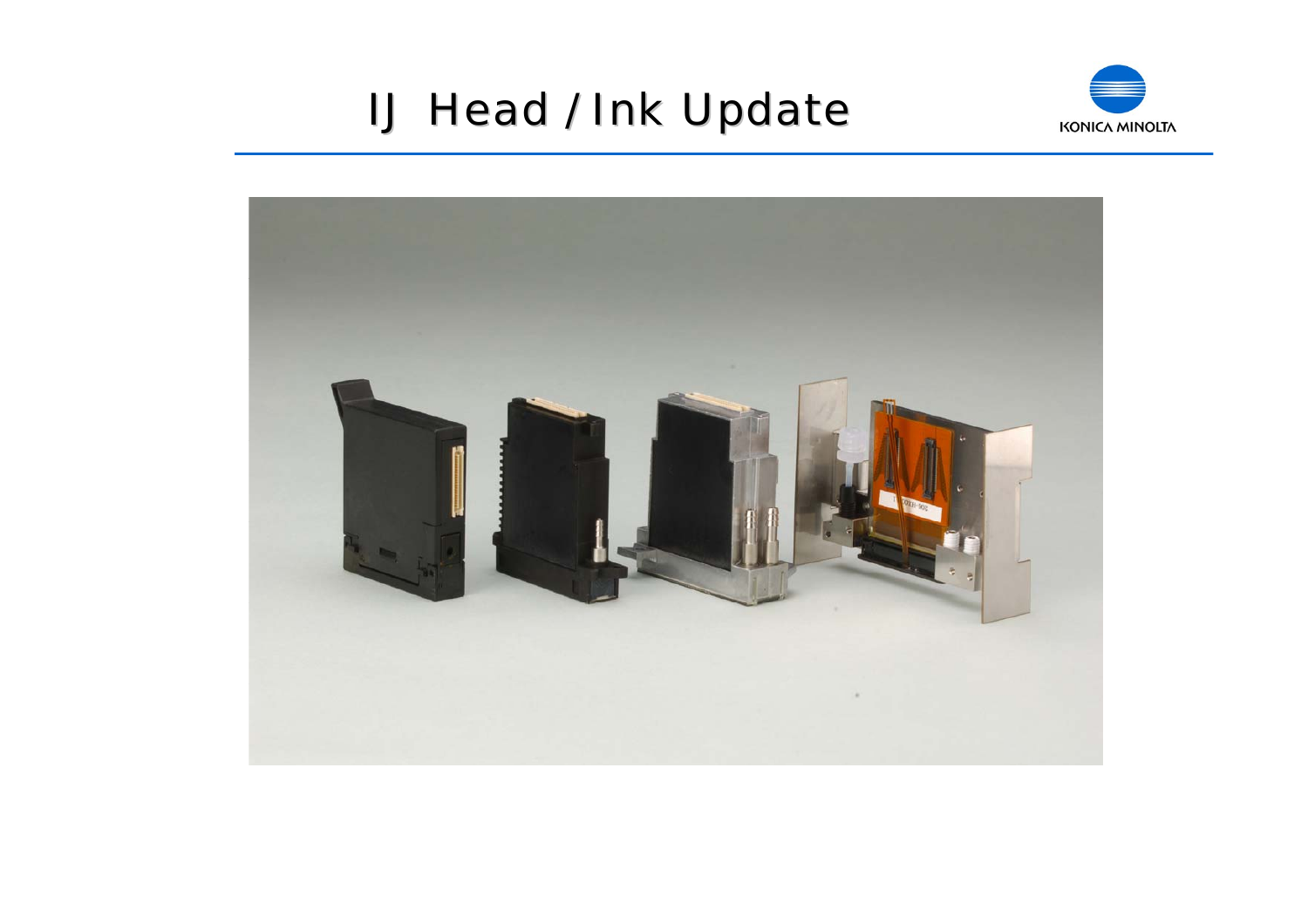### 720 dpi Single-pass unit ( Prototype )